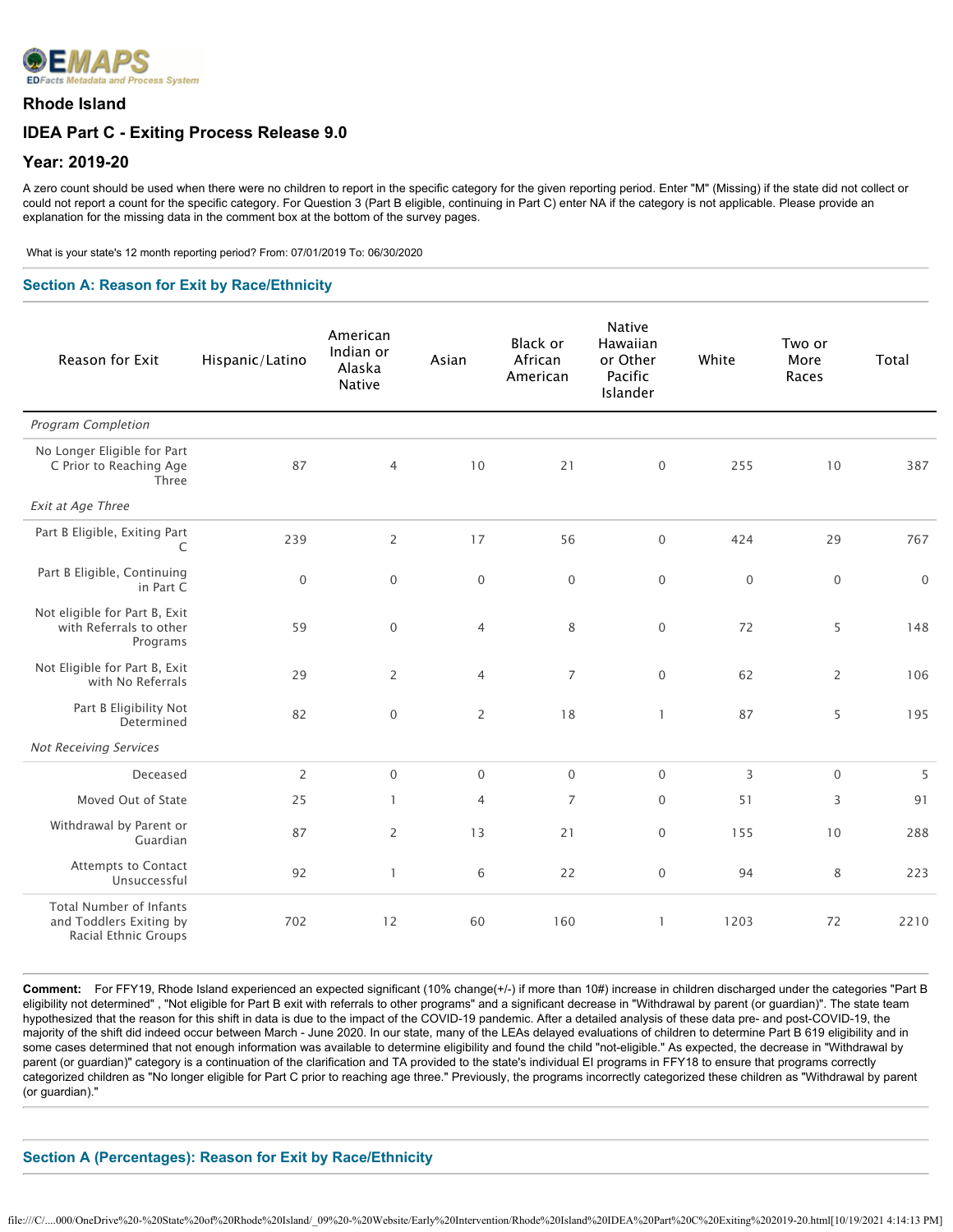| Reason for Exit                                                                   | %<br>Hispanic/Latino | $\%$<br>American<br>Indian or<br>Alaska<br>Native | % Asian        | % Black or<br>African<br>American | % Native<br>Hawaiian<br>or Other<br>Pacific<br>Islander | % White     | % Two or<br>More<br>Races | Total |
|-----------------------------------------------------------------------------------|----------------------|---------------------------------------------------|----------------|-----------------------------------|---------------------------------------------------------|-------------|---------------------------|-------|
| <b>Program Completion</b>                                                         |                      |                                                   |                |                                   |                                                         |             |                           |       |
| No Longer Eligible for Part<br>C Prior to Reaching Age<br>Three                   | 22.5                 | 1                                                 | 2.6            | 5.4                               | $\boldsymbol{0}$                                        | 65.9        | 2.6                       | 100   |
| Exit at Age Three                                                                 |                      |                                                   |                |                                   |                                                         |             |                           |       |
| Part B Eligible, Exiting Part<br>C                                                | 31.2                 | 0.3                                               | 2.2            | 7.3                               | $\mathsf 0$                                             | 55.3        | 3.8                       | 100   |
| Part B Eligible, Continuing<br>in Part C                                          | $\mathbf 0$          | $\boldsymbol{0}$                                  | $\mathbf 0$    | $\overline{0}$                    | $\overline{0}$                                          | $\mathbf 0$ | $\mathsf{O}\xspace$       | 100   |
| Not eligible for Part B, Exit<br>with Referrals to other<br>Programs              | 39.9                 | $\boldsymbol{0}$                                  | 2.7            | 5.4                               | $\boldsymbol{0}$                                        | 48.6        | 3.4                       | 100   |
| Not Eligible for Part B, Exit<br>with No Referrals                                | 27.4                 | 1.9                                               | 3.8            | 6.6                               | $\boldsymbol{0}$                                        | 58.5        | 1.9                       | 100   |
| Part B Eligibility Not<br>Determined                                              | 42.1                 | $\boldsymbol{0}$                                  | $\overline{1}$ | 9.2                               | 0.5                                                     | 44.6        | 2.6                       | 100   |
| <b>Not Receiving Services</b>                                                     |                      |                                                   |                |                                   |                                                         |             |                           |       |
| Deceased                                                                          | 40                   | $\boldsymbol{0}$                                  | $\mathbf 0$    | $\mathbf 0$                       | $\mathbf 0$                                             | 60          | $\mathbf 0$               | 100   |
| Moved Out of State                                                                | 27.5                 | 1.1                                               | 4.4            | 7.7                               | 0                                                       | 56          | 3.3                       | 100   |
| Withdrawal by Parent or<br>Guardian                                               | 30.2                 | 0.7                                               | 4.5            | 7.3                               | $\mathbf{0}$                                            | 53.8        | 3.5                       | 100   |
| <b>Attempts to Contact</b><br>Unsuccessful                                        | 41.3                 | 0.4                                               | 2.7            | 9.9                               | $\mathbf 0$                                             | 42.2        | 3.6                       | 100   |
| <b>Total Number of Infants</b><br>and Toddlers Exiting by<br>Racial Ethnic Groups | 31.8                 | 0.5                                               | 2.7            | 7.2                               | $\mathbf 0$                                             | 54.4        | 3.3                       | 100   |

# **Section B: Reason for Exit by Gender**

| Reason for<br>Exit                                                      | Male     | Female   | Total    |
|-------------------------------------------------------------------------|----------|----------|----------|
| <b>Program Completion</b>                                               |          |          |          |
| No Longer<br>Eligible for Part<br>C Prior to<br>Reaching Age<br>Three   | 217      | 170      | 387      |
| <b>Exit at Age Three</b>                                                |          |          |          |
| Part B Eligible,<br>Exiting Part C                                      | 547      | 220      | 767      |
| Part B Eligible,<br>Continuing in<br>Part C                             | $\Omega$ | $\Omega$ | $\Omega$ |
| Not eligible for<br>Part B, Exit with<br>Referrals to<br>other Programs | 94       | 54       | 148      |
| Not Eligible for<br>Part B, Exit with<br>No Referrals                   | 71       | 35       | 106      |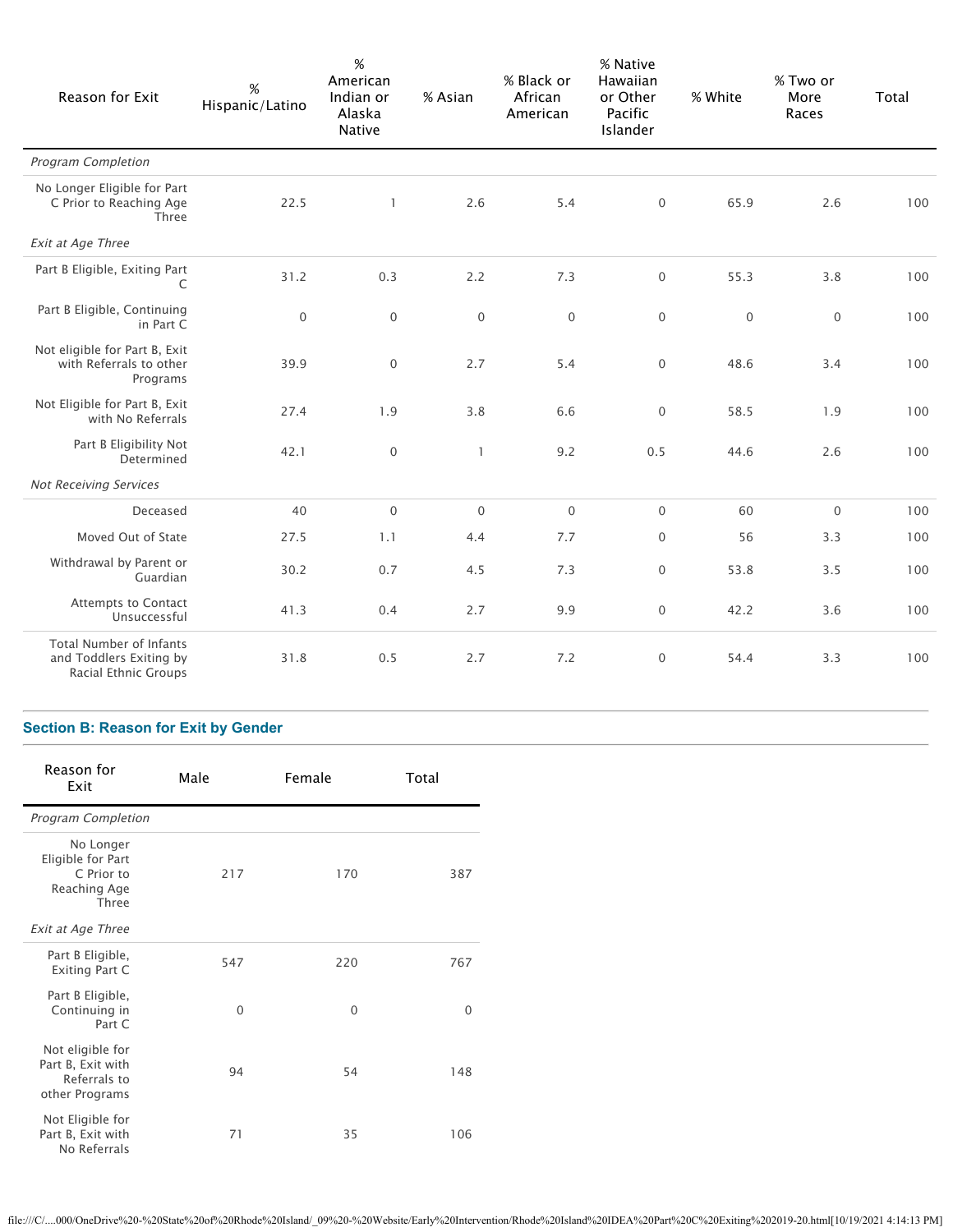| Part B Eligibility<br>Not Determined                                   | 134  | 61  | 195  |
|------------------------------------------------------------------------|------|-----|------|
| <b>Not Receiving Services</b>                                          |      |     |      |
| Deceased                                                               | 2    | 3   | 5    |
| Moved Out of<br>State                                                  | 62   | 29  | 91   |
| Withdrawal by<br>Parent or<br>Guardian                                 | 166  | 122 | 288  |
| Attempts to<br>Contact<br>Unsuccessful                                 | 131  | 92  | 223  |
| Total Number of<br>Infants and<br><b>Toddlers Exiting</b><br>by Gender | 1424 | 786 | 2210 |

**Comment:** 

# **Section B (Percentages): Reason for Exit by Gender**

| Reason for<br>Fxit                                                      | % Male | % Female | Total |
|-------------------------------------------------------------------------|--------|----------|-------|
| <b>Program Completion</b>                                               |        |          |       |
| No Longer<br>Eligible for Part<br>C Prior to<br>Reaching Age<br>Three   | 56.1   | 43.9     | 100   |
| <b>Exit at Age Three</b>                                                |        |          |       |
| Part B Eligible,<br><b>Exiting Part C</b>                               | 71.3   | 28.7     | 100   |
| Part B Eligible,<br>Continuing in<br>Part C                             | 0      | 0        | 100   |
| Not eligible for<br>Part B, Exit with<br>Referrals to<br>other Programs | 63.5   | 36.5     | 100   |
| Not Eligible for<br>Part B, Exit with<br>No Referrals                   | 67     | 33       | 100   |
| Part B Eligibility<br>Not Determined                                    | 68.7   | 31.3     | 100   |
| <b>Not Receiving Services</b>                                           |        |          |       |
| Deceased                                                                | 40     | 60       | 100   |
| Moved Out of<br>State                                                   | 68.1   | 31.9     | 100   |
| Withdrawal by<br>Parent or<br>Guardian                                  | 57.6   | 42.4     | 100   |
| Attempts to<br>Contact<br>Unsuccessful                                  | 58.7   | 41.3     | 100   |

Total Number of